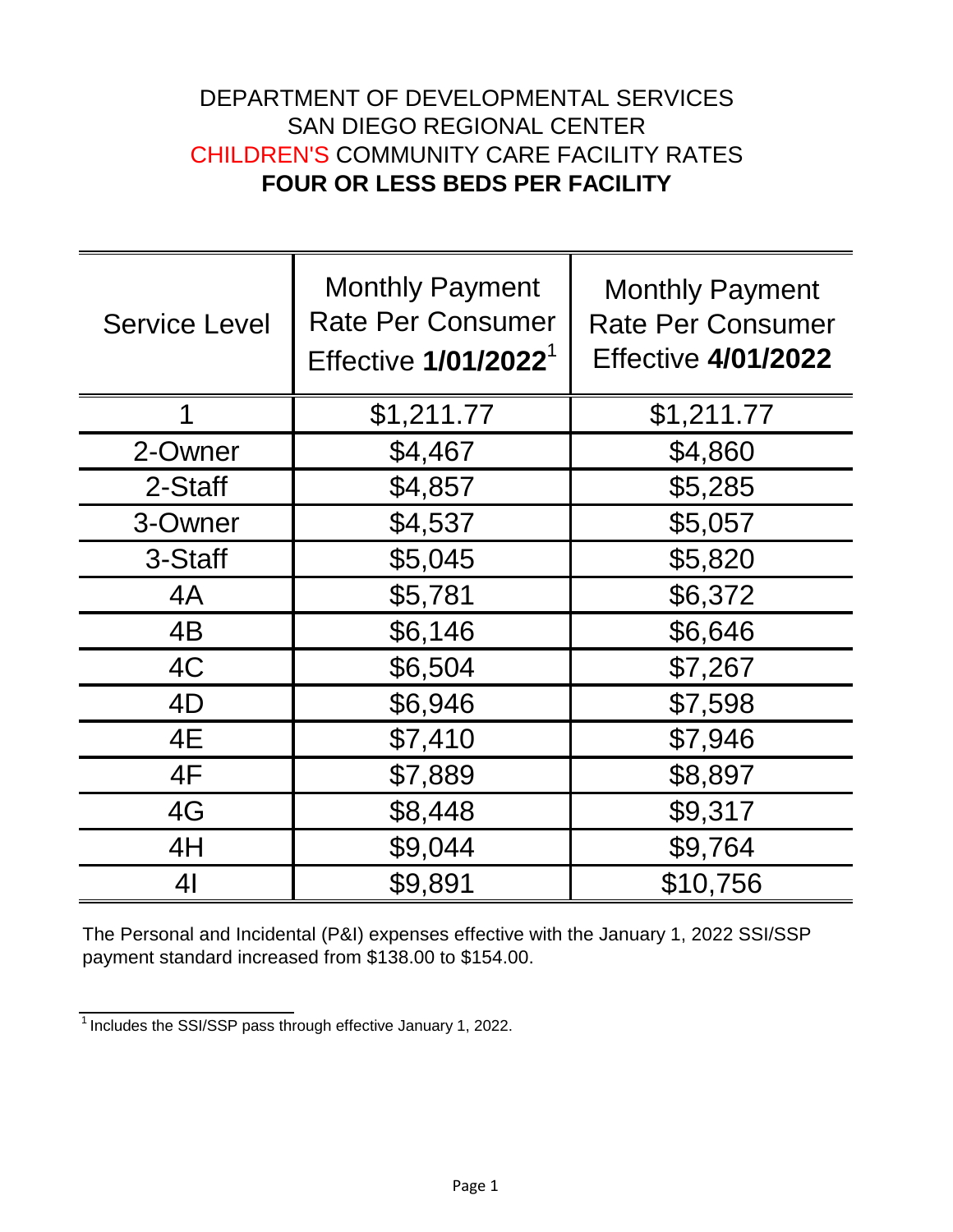## DEPARTMENT OF DEVELOPMENTAL SERVICES SAN DIEGO REGIONAL CENTER CHILDREN'S COMMUNITY CARE FACILITY RATES **FIVE OR SIX BEDS PER FACILITY**

| <b>Service Level</b> | <b>Monthly Payment</b><br><b>Rate Per Consumer</b><br>Effective 1/01/2022 <sup>1</sup> | <b>Monthly Payment</b><br><b>Rate Per Consumer</b><br><b>Effective 4/01/2022</b> |
|----------------------|----------------------------------------------------------------------------------------|----------------------------------------------------------------------------------|
| 1                    | \$1,211.77                                                                             | \$1,211.77                                                                       |
| 2-Owner              | \$3,095                                                                                | \$3,526                                                                          |
| 2-Staff              | \$3,377                                                                                | \$3,833                                                                          |
| 3-Owner              | \$3,696                                                                                | \$4,331                                                                          |
| 3-Staff              | \$4,060                                                                                | \$4,886                                                                          |
| 4A                   | \$4,645                                                                                | \$5,324                                                                          |
| 4B                   | \$4,985                                                                                | \$5,579                                                                          |
| 4C                   | \$5,324                                                                                | \$6,213                                                                          |
| 4D                   | \$5,720                                                                                | \$6,510                                                                          |
| 4E                   | \$6,163                                                                                | \$6,843                                                                          |
| 4F                   | \$6,612                                                                                | \$7,777                                                                          |
| 4G                   | \$7,120                                                                                | \$8,158                                                                          |
| 4H                   | \$7,682                                                                                | \$8,579                                                                          |
| 4 <sub>l</sub>       | \$8,476                                                                                | \$9,562                                                                          |

The Personal and Incidental (P&I) expenses effective with the January 1, 2022 SSI/SSP payment standard increased from \$138.00 to \$154.00.

 $\frac{1}{1}$  Includes the SSI/SSP pass through effective January 1, 2022.